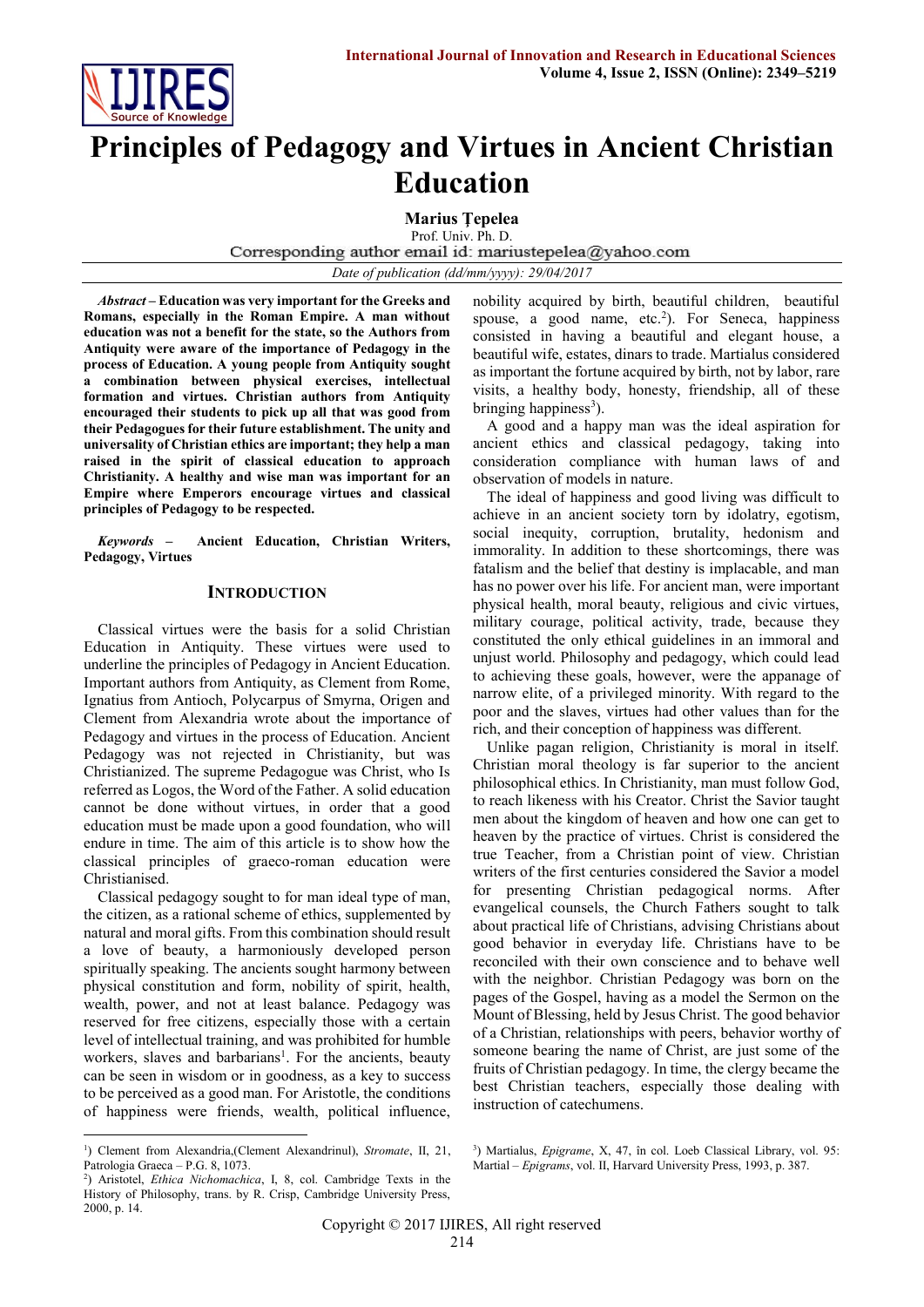

Some Christian writers respected ancient pedagogy, referring to it, because many of the principles of classical pedagogy are also found in Christian pedagogy. Christians behaved differently, according to temperament, the time in which they lived and the Christian community in which they worked. Because of that, Christian authors addressed different categories of Christians. St. Clement of Rome writes as a Jew converted to Christianity, Tertullian is a harsh and stern teacher, a true ascetic, St. Justin the Martyr never leaves his vocation as a philosopher, the unknown author of *Teaching the 12 Apostles* is a moralist, etc. The author of the *Didache* exhibits from the start his conception of Christian life, presenting the readers with two roads: one road of life, in which Christian pedagogy plays an important role and a road of death, which leads to the perdition of our souls. Even if the author is quite brutal, because there is no alternative, he does not speak of a third way, the aim is the moral edification of the readers:"*There are two ways, one of life and one of death, but a great difference between the two ways. The way of life, then, is this: First, you shall love God who made you; second, love your neighbor as yourself, and do not do to another what you would not want done to you"*<sup>4</sup> ).

Many Christians Writers suggest an ascetic model of Christian living, as they spoke more to simple, humble Christians, coming from lower social classes. From the Christian point of view, noble ancestry, race, physical beauty, political power and economic wealth were not important things, but they were important for a heathen teacher. For ordinary people, the Christian ideal was not very difficult to achieve. The simple life proposed by Christianity was a part of their daily lives, because they were excluded from the privileges of classical pedagogy.

Unlike an ascetic like Tertullian, who broke away from the Church because he believed that severity is more important than stewardship, Clement of Alexandria, author of a great book about pedagogy, tried to approach the non-Christians too. Within the Christian School of Alexandria, Clement addressed all, taking into account the simple people, the philosophers, the rhetoricians, young, elegant people from good families, luxurious ladies, the followers of Hellenism. They all listened with pleasure to the great Christian philosopher of Alexandria, being fascinated by the principles of Christian pedagogy. Just as wealthy pagan people once took lessons from pagan philosophers and teachers, so in the early centuries, wealthy Christians or wealthy people attracted by Christianity gladly listened to Christian philosophers. Within Christianity, anyone could become a good teacher, if they had a moral life and knew certain principles. Christianity addressed all, irrespective of race, age, social class or intellect, that is why Christian teachers had greater success than pagan teachers. Within the School of Alexandria, we see another phenomenon; the intellectual elites of the pagans come to listen to Christian

4 ) *Didache (The Teaching of the 12 Apostles),Didahia (Învăţătura celor 12 Apostoli)-Didache (The Teaching of the 12 Apostles)*, I, 1-2, în colecţia Părinţi şi Scriitori bisericeşti – P.S.B., vol. 1: *Scrierile Părinţilor apostolici*, trad. de D. Fecioru, Ed. I.B.M. al B.O.R., Bucureşti, 1978, pag. 25.English version: Apostolic Fathers, ed. By Lightfoot, J. Barber, ed. Macmillan & Co., London, 1889.

1

principles. The methods and principles of the Alexandria Didaskalion are similar to those of ancient philosophy, so it can be said that Greek education  $(\pi \alpha \delta \epsilon \alpha)$  was matched and surpassed by Christian education and pedagogy.

In the *Epistle to the Corinthians*, St. Clement of Rome envisages the salvation of believers in Corinth. Like a good teacher, Clement is aware of the importance of good living, the ultimate goal being to reach the kingdom of Christ: "*Let our whole body, then, be preserved in, Christ Jesus; and let everyone be subject to his neighbour, according to the special gift bestowed upon him. Let the strong not despise the weak, and let the weak show respect unto the strong. Let the rich man provide for the wants of the poor; and let the poor man bless God, because He hath given him one by whom his need may be supplied. Let the wise man display his wisdom, not by [mere] words, but through good deeds. Let the humble not bear testimony to himself, but leave*  witness to be borne to him by another.<sup>5</sup>).

Clement of Alexandria seeks to be a teacher, to form his people, according to the image and likeness of God, through the use of reason, which approaches the Logos. Rationality is inherited from Greek philosophy, but it was Christianized, being in close relationship with the Savior, who is the divine Teacher. From these concepts Clement of Alexandria took inspiration for the composition of the first treatise of Christian pedagogy entitled *The Paedagogus*. This paper describes the human personality and interhuman relationships, from a social, religious and political point of view, according to a criterion of balance. Observance of the principles of Christian pedagogy brings health and vigor of body and soul. Clement is committed to a balance in all actions: "*But due proportion, which on all*  occasions we call as our helper in life, suffices for us<sup>6</sup>). The Christian men must suppress their evil passions, and to strive for new man, reborn in Christ, calling the severity, kindness, praise and scolding, but also love. Such education will be strong, creating healthy and happy people<sup>7</sup>).

Clement of Alexandria is committed to rules for each daily action, the soul having priority over the body. The unity and universality of Christian ethics are important; they help a man raised in the spirit of classical education to approach Christianity. Clement's maxims, particularized for the moments of the day, are, along with advice for all cases a Christian can meet during the day, useful to acquire virtues, with the help of rational and natural ethics. If classical education sought to harmonize private life with public life, Christian moral instructions achieve a vaster harmony that includes privacy, civic life and life within the Church, for a person to behave the same in all aspects of daily life. Clement underlined the need for continuity of the deeds; a true Christian should behave the same in any event, be it family, society or the Church. In everyday life, the Christian should be the same as in Church, faithful, restrained, compassionate. A man consistent with himself

- 5 ) Sfântul Clement Romanul, *Către Corinteni (Clement the Roman, Letter to Corinthians)*, XXXVIII, 1-2, P.S.B. 1, pag. 66.
- 6 ) Clement Alexandrinul (Clement from Alexandria), *Paedagogos*, III, 9, P.G. 8, 620.
- 7 ) Ibidem, I, 12, P.G. 8, 369.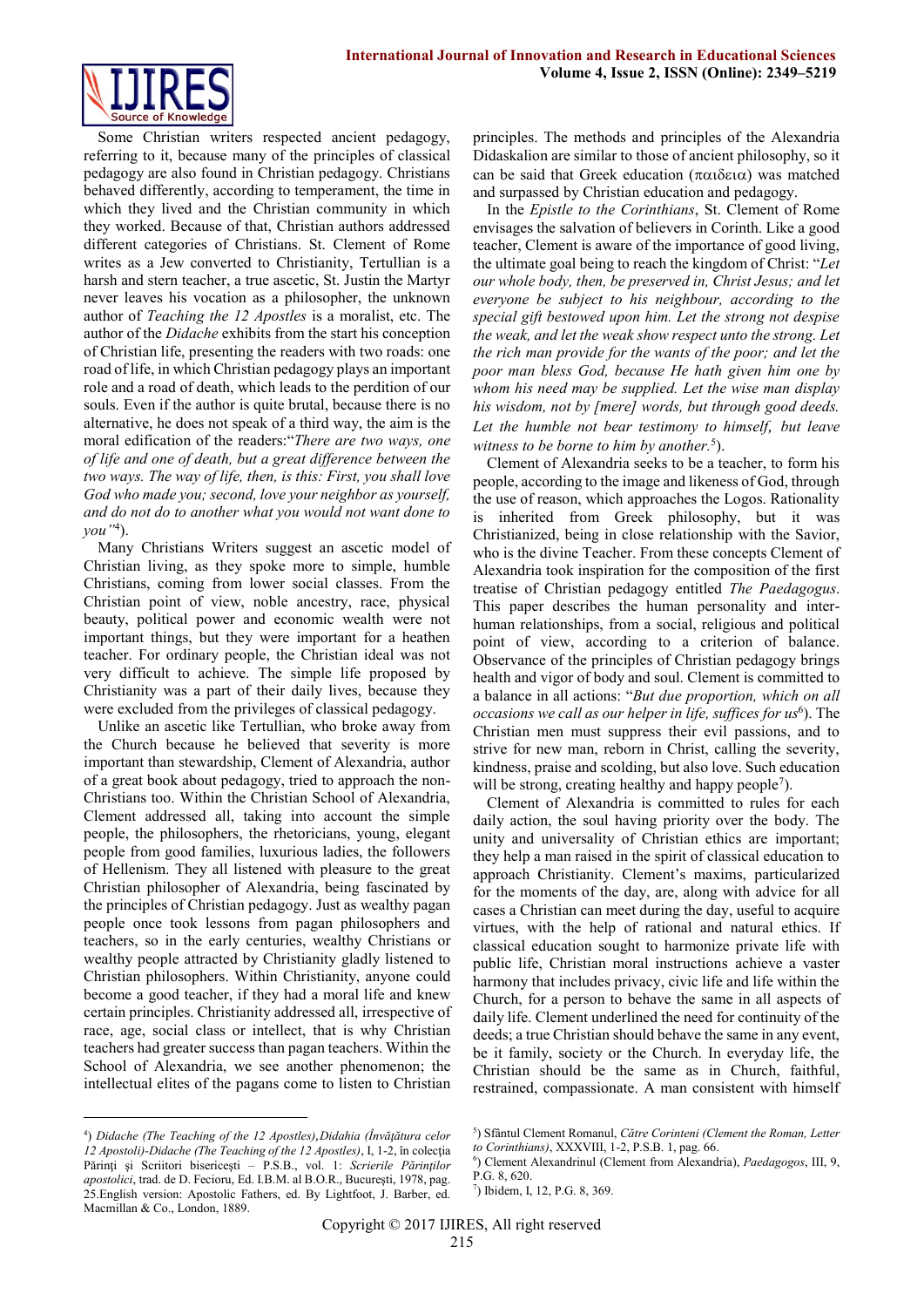

should not sing obscene songs or deliver frivolous speeches, like pagans, when, shortly before, he prayed in church and sang to God. Clement argues that he who believes that life should be lived just like the pagans, that one is dead for. A Christian should live as if, wherever he is, the Church is with him. True pedagogy is in the Church: "*Now piety is instruction, being the learning of the service of [God,](http://www.newadvent.org/cathen/06608a.htm) and training in the knowledge of the truth, and right guidance which leads to heaven. Now the instruction which is of God is the right direction of [truth](http://www.newadvent.org/cathen/15073a.htm) to the [contemplation](http://www.newadvent.org/cathen/04324b.htm) of [God,](http://www.newadvent.org/cathen/06608a.htm) and the exhibition of [holy](http://www.newadvent.org/cathen/07386a.htm) [deeds](http://www.newadvent.org/cathen/01115a.htm) in everlasting perseverance.*" <sup>8</sup> ).

According to Clement, the Logos of God is the Teacher of who forms all Christians, teaching them all they need for a good harmonious living. The virtues are necessary for a good spiritual instruction, and each is called to be perfect after receiving talent, respecting certain rules of life: "*the office of the Word, from whom we learn frugality and humility, and all that pertains to love of truth, [love](http://www.newadvent.org/cathen/09397a.htm) of [man,](http://www.newadvent.org/cathen/09580c.htm) and love of excellence. And so, in a word, being assimilated to God by a participation in moral excellence, we must not retrograde into carelessness and sloth. But labour, and faint not. You shall be what you do not hope, and canst not conjecture. And as there is one mode of training for philosophers, another for orators, and another for athletes and another of Christ; so is there a generous disposition, which gives a rule to all our deeds: family, rest, food, sleep, regime and the rest. This education of the*  Word is not exaggerated but sweet and harmonious" 9). Clement managed to harmonize, in part, the ideal of classical education with the ideal of Christian education. He sympathetically contemplated life, giving advice for the most common things, tried to Christianize pedagogy, made a preparation for a new social life, in the sense of mercy and spiritual brotherhood. He spoke in eloquent terms about beauty, trying to spiritualize, supported the practice of virtue, for the health of soul and body. He Christianized the terms of ancient philosophy, talking about Logos. Clement spoke of individual and collective rights, trying to see goodness and beauty in everything, and then relating them all to Logos. In his writing, *Stromata*, he attempted to describe the type of perfect Christian, whom he calls g*nostic*, to distinguish him from the false Gnostics. A Christian Gnostic seeks balance in all, strenuously practices virtues, especially patience, mercy and love. Clement's principles are largely the principles of sound Christian pedagogy.

The great difference between Christian virtues and Stoic virtues is the existence of the human will, the freedom to want to do good and the awareness of helping your neighbor. Unlike deterministic ancient philosophy that advised the practice of virtues for the good of only one person, Christian authors stressed the importance of communion in the practice of virtue. A practitioner of Stoic philosophy makes a heroic effort to reach inner freedom by virtue, but this effort comes from a pride, which prompts

<u>.</u>

him to get out of the platitude of daily life and close himself in an inner impassibility. The feelings that may arise from practicing Stoic virtues are not related to people around because the principle of love is missing. Love is the glue that binds virtues to one other and it makes the Christian to want them. So called ""non-suffering" of the Stoics is egocentric, because it does not know compassion, being stylized only by intelligence. A virtuous Christian can be likened to a house that has a large opening to the four sides, symbolizing receptivity to pain of others and willingness to help. A virtuous stoic resembles a closed house, with few windows, which remains insensitive to the problems of others. Christian virtues are born out of humility, are based on working with God, while the Stoic virtues refuse God's help, urging the man to rely on his own forces.

The Christian concept of virtues was opposite to the stoic one, just as divine wisdom is the opposite of human intelligence outside of Christianity. The two concepts differ especially morally. Christian virtue reveals to the man the meaning of sin, the idea of salvation, free will, helping him to become better and be closer to God. Christian virtue brings true freedom to the man. Christianity is a religion that brings man freedom, freeing him from the bondage of sin. Origen says that man, endowed with reason, is capable both of praise and punishment, depending on how he uses reason to do good or evil<sup>10</sup>). Polemic on the meaning of virtue and salvation will continue between Christians and pagans until the fourth century. Christianity also came into conflict with heresies, because of the concept of free will and the virtues. Heresies, especially the Gnostic ones, tried, sometimes unconsciously, to contaminate Christian religion with pagan elements. Especially in the second and third centuries, Gnosticism supported fatalism, which meant an approach to the pagan concept of destiny. Acceptance of fatalistic enslaving had enormous moral and dogmatic con sequences, which gave rise to new heresies. Gnosis followers claimed that salvation is man's responsibility, interpreting wrongly some Biblical passages and not understanding Christology: "*It is not in our power to save ourselves*<sup>11</sup>). Heretics divided people into three categories, distorting the Christian concept: hylics, who could not reach salvation; Psychics, who can be saved in certain cases; Pneumatics, who were saved, being predestined to salvation, for being God's chosen people.

Against these serious mistakes of Gnostic heretics and against pagans, Christian authors talked about free will and human freedom, sensing that here is the key to understanding salvation and good deeds, here is the difference between the old religion and the new religion. Origen was a great defender of free will, against the pagan idea of fatalism<sup>12</sup>). Virtues make us resemble God, they are born of a courageous struggle of the soul with sins. The most important thing that virtues bring to the soul is freedom, because man is not a slave to sin anymore. Clement of Alexandria speaks of freedom of man, adopted by God, because he came to His likeness through virtues:

<sup>8</sup> ) Clement Alexandrinul, *Paedagogos*, I, 7, P.G. 8, 313.

<sup>9</sup> ) Ibidem, I, 12, P.G. 8, 369.

<sup>&</sup>lt;sup>10</sup>) Origen, *Periarchon (On the Principles)*, I, 5, I, P.S.B. vol. 8: Origen – *Scrieri alese. Partea a treia*, trad. de T. Bodogae, ed. I.B.M. al B.O.R.,

Bucureşti, 1982, p. 84.English version: Origen, *On First Principles*, trans G.W. Butterworth, Gloucester, MA: Peter Smith, 1973.

<sup>11</sup>) Ibidem, III, 6, P.S.B. 8, p. 252.

<sup>12</sup>) Origen, *Epistola ad Romanos*, VI, 5, P.G. 14, 1290.

Copyright © 2017 IJIRES, All right reserved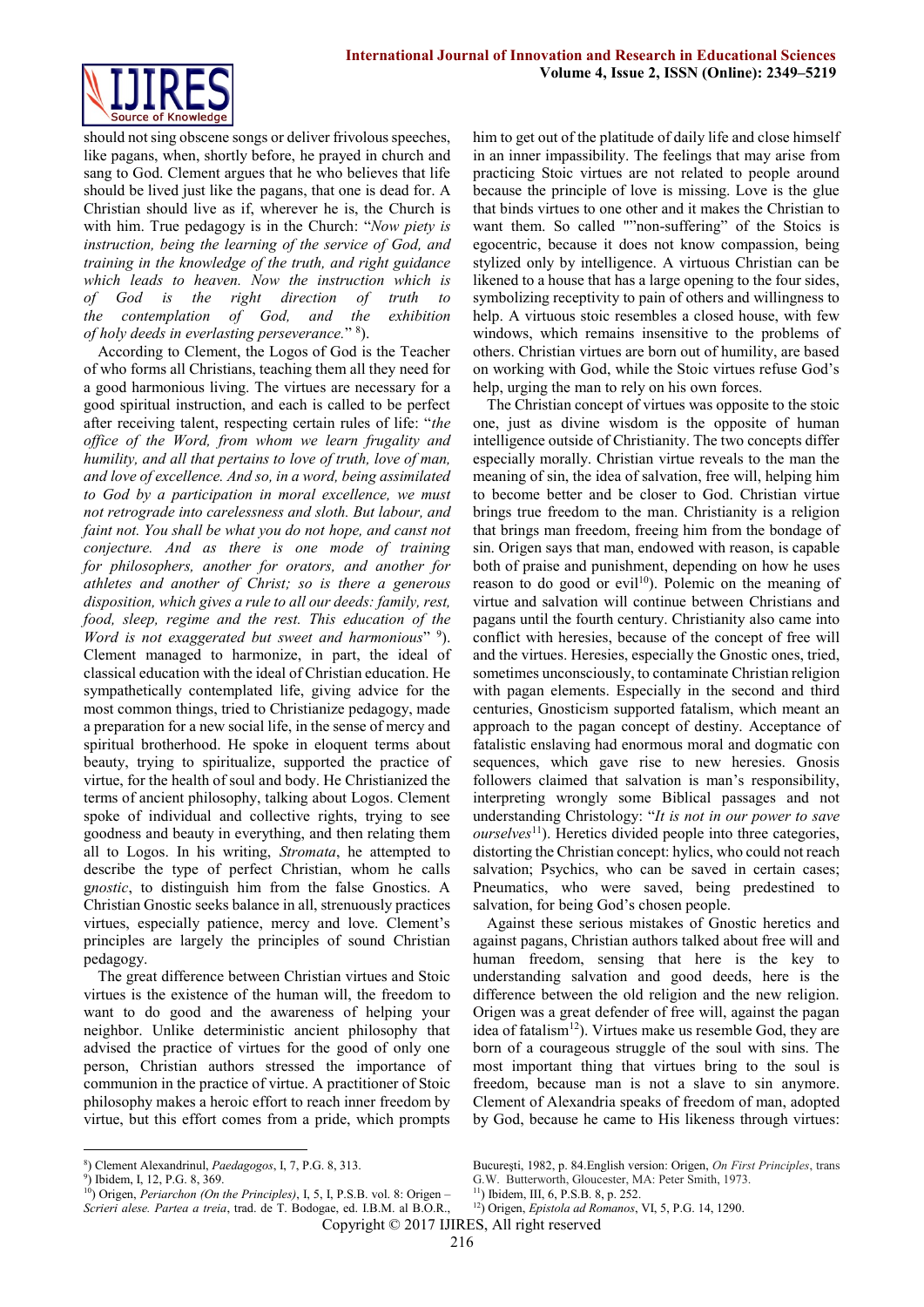

"*But the nobility of truth, discovered in the native beauty which has its seat in the [soul,](http://www.newadvent.org/cathen/14153a.htm) judges the slave not by buying and selling, but by a servile disposition. And it is incumbent on us not to seem, but to be free, trained by God, adopted by God. Wherefore we must adopt a mode of standing and motion, and a step, and dress, and in a word, a mode of life, in all respects as worthy as possible of freemen.*<sup>13</sup>).Pedagogy of the Word, Who wants to guide us to salvation, consists in renewing the souls, in reaching perfection. The corruptible nature of man can be transformed into an incorruptible one to sin, reaching nonsuffering. All this must be achieved by free will and with the help of virtues: "*What is involuntary is not matter for judgment. But this is twofold, -- what is done in ignorance, and what is done through necessity and do not involve conviction*" <sup>14</sup>).

The unknown author of the work *The Teaching of the Twelve Apostles*, one of the oldest Christian writings, talks at length about virtues, considering that they are a true *way of life*. The advice that are given exhort Christians to a virtuous life, showing what a virtuous man should not do: "*You shall not be double-minded nor double-tongued, for to be double-tongued is a snare of death. Your speech shall not be false, nor empty, but fulfilled by deed. You shall not be covetous, nor rapacious, nor a hypocrite, nor evil disposed, nor haughty. You shall not take evil counsel against your neighbor. You shall not hate any man; but some you shall reprove, and concerning some you shall pray, and some you shall love more than your own life.*" <sup>15</sup>). The virtues mentioned in the *Didache* are honesty, peace, balance, mercy, good education, gentleness. The author's words directly address the readers' souls with great serenity, to persuade them to practice what they hear: "*My child, remember night and day him who speaks the word of God to you, and honor him as you do the Lord. For wherever the lordly rule is uttered, there is the Lord. And seek out day by day the faces of the saints, in order that you may rest upon their words. Do not long for division, but rather bring those who contend to peace. Judge righteously, and do not respect persons in reproving for transgressions. You shall not be undecided whether or not it shall be. Be not a stretcher forth of the hands to receive and a drawer of them back to give. If you have anything, through your hands you shall give ransom for your sins*" <sup>16</sup>).

St. Clement of Rome writes to the Christians in Corinth, in a letter that he addresses them, about the virtues that should characterize a Christian, knowing that pride and envy led to the division of the Corinthians. Virtues are presented as divine gifts to humans, for their acquisition a spiritual battle is needed, at the end of which the Christians will reach the kingdom of God: "*How blessed and wonderful, beloved, are the gifts of God! Life in immortality, splendour in righteousness, truth in perfect confidence, faith in assurance, self-control in holiness! And* 

<sup>13</sup>) Clement Alexandrinul, *Paedagogos*, III, 11, P.G. 8, 632-633.

<u>.</u>

*all these fall under the cognizance of our understandings [now]; what then shall those things be which are prepared for such as wait for Him? The Creator and Father of all worlds, the Most Holy, alone knows their amount and their beauty. Let us therefore earnestly strive to be found in the number of those who wait for Him, in order that we may share in His promised gifts*." <sup>17</sup>). Following St. Paul, Clement speaks of the great virtue of love, his words being inspired by the beautiful hymn of love in the Pauline letter to the same community of Corinth. Talking about virtues, the bishop of Rome believes that the greatest virtue is love, in whose name all people beloved to God were received into the kingdom of heaven: "*Let him who has love in Christ keep the commandments of Christ. Who can describe the [blessed] bond of the love of God? What man is able to tell the excellence of its beauty, as it ought to be told? The height to which love exalts is unspeakable. Love unites us to God. Love covers a multitude of sins. Love bears all things, is long-suffering in all things. There is nothing base, nothing arrogant in love. Love admits of no schisms: love gives rise to no seditions: love does all things in harmony. By love have all the elect of God been made perfect; without love nothing is well-pleasing to God. In love has the Lord taken us to Himself. On account of the Love he bore us, Jesus Christ our Lord gave His blood for us by the will of God; His flesh for our flesh, and His soul for our souls*."<sup>18</sup>).

The unknown author of the *Second Epistle to the Corinthians* reminds us about the importance of achieving virtues, reward for those who do good being divine peace. The promise of the gifts of God's kingdom should be an incentive for clean living and good commission: "*Wherefore, my brethren, let us do the will of the Father which called us, that we may live; and let us the rather pursue virtue, but forsake vice as the forerunner of our sins, and let us flee from ungodliness, lest evils overtake us. For if we be diligent in doing good, peace will pursue us. For this cause is a man unable to \*attain happiness\*, seeing that they call in the fears of men, preferring rather the enjoyment which is here than the promise which is to come. For they know not how great torment the enjoyment which is here bringeth, and what delight the promise which is to come bringeth. And if verily they were doing these things by themselves alone, it had been tolerable: but now they continue teaching evil to innocent souls, not knowing that they shall have their condemnation doubled, both themselves and their hearers.*" <sup>19</sup>). Repentance is important because it brings deliverance of the soul from the bondage of sins. Abandoning evil lusts and pleasures brings God's mercy. Among the most important virtues, the author of this epistle lists alms, fasting, prayer, and love is greater than all:"*Therefore, brethren, since we have found no small opportunity for repentance, seeing that we have time, let us turn again unto God that called us, while we have still One that receiveth us. For if we bid farewell to these enjoyments* 

<sup>17</sup>) Sfântul Clement Romanul, *Letter to Corinthians*, *Către Corinteni*,

<sup>14</sup>) Idem, *Stromate*, II, 14, P.S.B. vol. 5: Clement Alexandrinul – Scrieri. Partea a doua, trad. de D. Fecioru, ed. I.B.M. al B.O.R., Bucureşti, 1982, p. 145.

<sup>15</sup>) Didache, *Didahia (Învăţătura celor 12 Apostoli)*, II, 3-7, P.S.B. 1., pag. 26.

<sup>16</sup>) Ibiem, IV, 1-6, pag. 27.

XXXV, 1-4, P.S.B. 1., pag. 64.

<sup>18</sup>) Ibidem, XLIX, 1-6, pag. 71.

<sup>19</sup>) Omilia *Epistola a doua către Corinteni (Homily named The Second Epistle to Corinthians)*, X, 1-4, P.S.B. 1, pag. 98.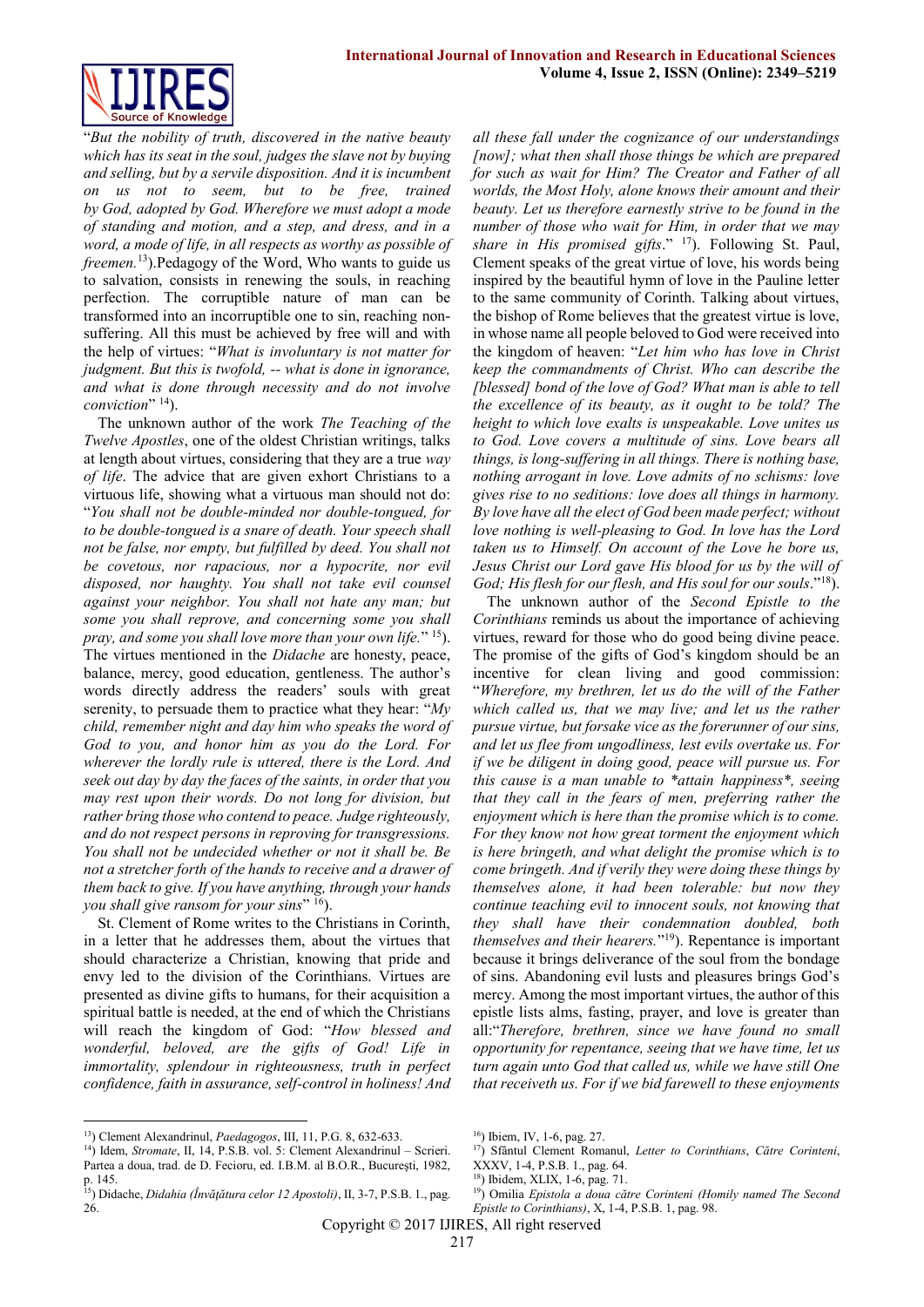

*and conquer our soul in refusing to fulfill its evil lusts, we shall be partakers of the mercy of Jesus. But ye know that the day of judgment cometh even now as a burning oven, and the powers of the heavens shall melt, and all the earth as lead melting on the fire, and then shall appear the secret and open works of men. Almsgiving therefore is a good thing, even as repentance from sin Fasting is better than prayer, but almsgiving better than both. And love covereth a multitude of sins, but prayer out of a good conscience delivereth from death. Blessed is every man that is found*  full of these. For almsgiving lifteth off the burden of sin."<sup>20</sup>).

The unknown author of the *Epistle of Pseudo-Barnabas* speaks of the Lord's teachings, presenting them in an original way. He reminds us of *the hope of life*, about justice and love, considering them as a beginning of the virtues: "*Well then, there are three ordinances of the Lord:*

- *the hope of life, which is the beginning and end of our faith;*
- *and righteousness, which is the beginning and end of judgment;*
- love shown in gladness and exultation, the testimony of *works of righteousness.*" <sup>21</sup>).

In an effort to spiritual reformation, Christians must fulfill the statutes of the Lord, appealing to virtues such as faith, fear of God, patience, temperance, wisdom. All the virtues must be practiced out of love, which perfects the good deeds in righteousness:"*Seeing then that the days are evil, and that the Active One himself has the authority, we ought to give heed to ourselves and to seek out the ordinances of the Lord. The aids of our faith then are fear and patience, and our allies are long-suffering and selfrestraint. While these abide in a pure spirit in matters relating to the Lord, wisdom, understanding, science, knowledge rejoice with them.*" <sup>22</sup>). At the end of the letter, the author urges readers to practice the virtues, advising them to turn away from bad things. The advice given are intended staying away from sin and living a virtuous life, which is the way to the path of light, which is guarded by the light giving angels of God:"*There are two ways of teaching and of power, the one of light and the other of darkness; and there is a great difference between the two ways. For on the one are stationed the light giving angels of God, on the other the angels of Satan. And the one is the Lord from all eternity and unto all eternity, whereas the other is Lord of the season of iniquity that now is. This then is the way of light, if anyone desiring to travel on the way to his appointed place would be zealous in his works. The knowledge then which is given to us whereby we may walk therein is as follows: Thou shalt love Him that made thee, thou shalt fear Him that created thee, thou shalt glorify Him that redeemed thee from death; thou shalt be simple in heart and rich in spirit; thou shalt not cleave to those who walk the way of death; thou shalt hate everything that is not pleasing to God; thou shalt hate all hypocrisy; thou shalt never for sake the commandments of the Lord. Thou shalt not exalt thyself, but shalt be lowly minded in all things.* 

*entertain a wicked design against thy neighbor; thou shalt not admit boldness into thy soul. Thou shalt not commit fornication, thou shalt not commit adultery, thou shalt not corrupt boys. The word of God shall not come forth from thee where any are unclean. Thou shalt not make a difference in a person to reprove him for a transgression. Thou shalt be meek, thou shalt be quiet, thou shalt be fearing the words which thou hast heard. Thou shalt not bear a grudge against thy brother" <sup>23</sup>).* St. Ignatius of Antioch is distinguished by the delicacy of his style, in terms of his advice to the Christian communities

*Thou shalt not assume glory to thyself. Thou shalt not* 

in Asia Minor, which he wrote on his way to Rome. In his letter to the Christians in Ephesus, the bishop of Antioch also speaks a little about the virtues through which Christians must distinguish themselves from the pagans. Seeing the good and praiseworthy deeds of Christians, pagans will learn that the Christian spiritual life is a true example: "*And pray without ceasing in behalf of other men. For there is in them [hope](http://www.newadvent.org/cathen/07465b.htm) of [repentance](http://www.newadvent.org/cathen/04347a.htm) that they may attain to [God.](http://www.newadvent.org/cathen/06608a.htm) See, then, that they be instructed by your works, if in no other way. Be meek in response to their wrath, humble in opposition to their boasting: to their blasphemies return your prayers; in contrast to their [error,](http://www.newadvent.org/cathen/05525a.htm) be steadfast in the faith; and for their cruelty, manifest your gentleness. While we take care not to imitate their conduct, let us be found their brethren in all true kindness; and let us seek to be followers of the Lord*" <sup>24</sup>). In the same epistle, Ignatius speaks of faith and love, stating that all other virtues flow from them. The purpose of a Christian who is virtuous is a beautiful moral life. Only that way Christians will be known as disciples of Christ, if their life resembles the teachings of the Apostles: "*None of these things is hid from you, if you perfectly possess that faith and love towards Christ Jesus which are the beginning and the end of life. For the beginning is [faith,](http://www.newadvent.org/cathen/05752c.htm) and the end is [love.](http://www.newadvent.org/cathen/09397a.htm) Now these two, being inseparably connected together, are of God, while all other things which are requisite for a holy life follow after them. No man [truly] making a profession of faith sins; nor does he that possesses love hate any one. The tree is made manifest by its fruit; so those that profess themselves to be Christians shall be recognised by their conduct*" <sup>25</sup>).

In his letter to Polycarp, the bishop of Smyrna, St. Ignatius gives a lot of advice on leading the believers. At the end of the epistle, Ignatius speaks of how virtues can be acquired by co-work, by serving the neighbor, and not in solitude. Following St. Paul, the Bishop of Antioch compares virtues to the weapons of a soldier in the service of Christ: "*Labour together with one another; strive in company together; run together; suffer together; sleep together; and awake together, as the stewards, and associates, and servants of God. Please Him under whom you fight, and from whom you receive your wages. Let none of you be found a deserter. Let your baptism endure as your arms; your faith as your helmet; your love as your spear;* 

<sup>24</sup>) Sfântul Ignatie al Antiohiei, *Către Efeseni (Ignatius of Antioch, Letter* 

<sup>&</sup>lt;u>.</u> <sup>20</sup>) Ibidem, XVI, 1-4, pag. 101-102.

<sup>21</sup>) *Epistola lui Pseudo-Barnaba (The Epistle of Pseudo-Barnabas)*, I, 6,

P.S.B. 1., pag. 114.

<sup>22</sup>) Ibidem, II, 1-3, pag. 115.

<sup>23</sup>) Ibidem, XVIII, XIX, 1-4, pag. 135.

*to Ephesians)*, X, 1-3, P.S.B. 1., pag. 160-161.

<sup>25</sup>) Ibidem, XIV, 1-2, pag. 162.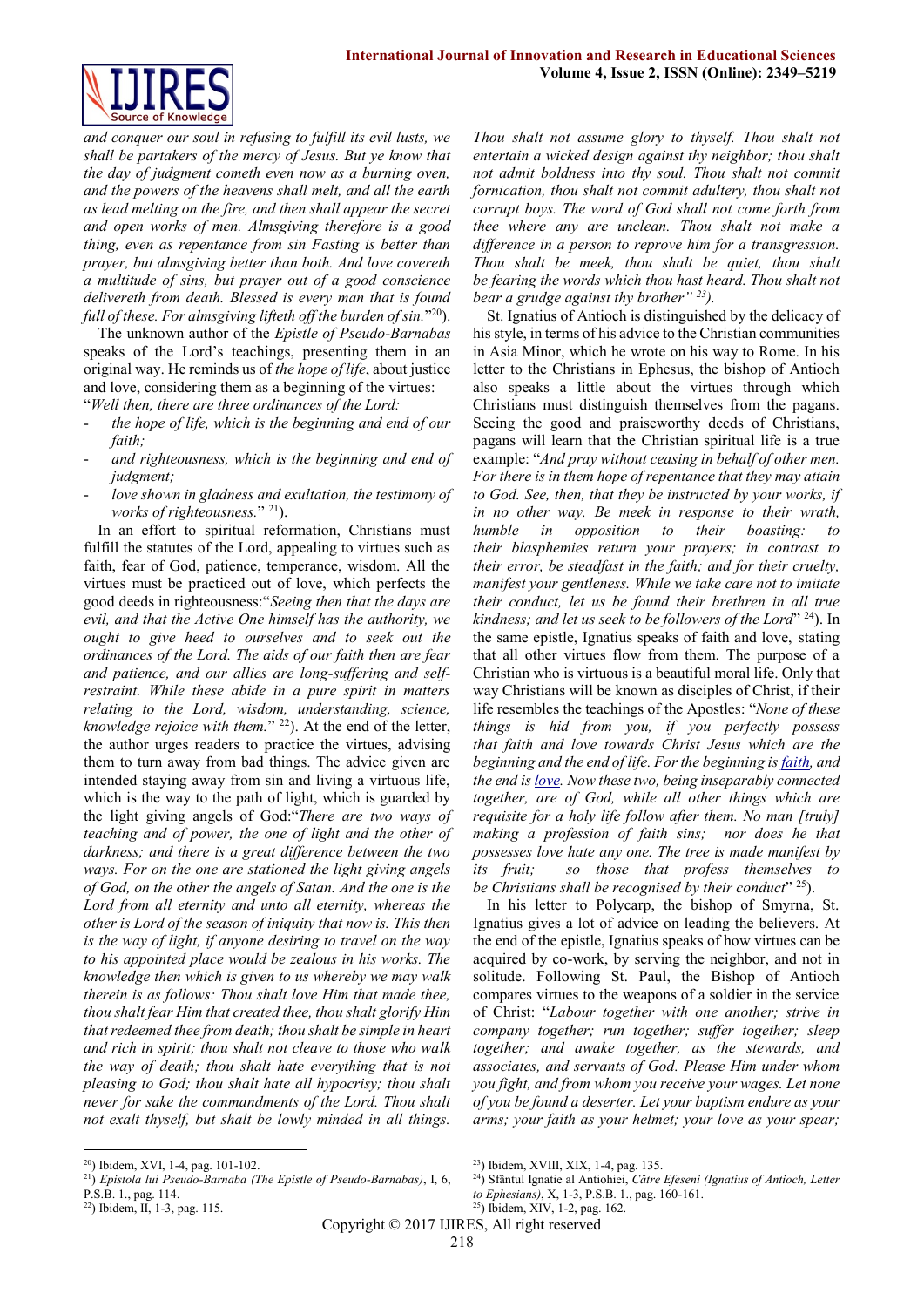

*your patience as a complete panoply. Let your works be the charge assigned to you, that you may receive a worthy recompense. Be long-suffering, therefore, with one another, in meekness, as God is towards you.*" <sup>26</sup>).

St. Polycarp reminds Christians of Philipi of the Saviour's evangelical counsels, urging them to practice virtue and depart from sin. Faith in Christ is to be followed by good deeds and living a clean, to please the Father: "*Now He that raised Him from the dead will raise us also; if we do His will and walk in His commandments and love the things which He loved, abstaining from all unrighteousness, covetousness, love of money, evil speaking, false witness; not rendering evil for evil or railing for railing or blow for blow or cursing for cursing; but remembering the words which the Lord spake, as He taught; Judge not that ye be not judged. Forgive, and it shall be forgiven to you. Have mercy that ye may receive mercy. With what measure yemete, it shall be measured to you again; and again Blessed are the poor and they that are persecuted for righteousness' sake, for theirs is the kingdom of God.*" <sup>27</sup>).

Polycarp addresses all social categories, urging all Christians to be virtuous. In acquiring virtues, an important role occupies keeping the commandments of God, Who searches all the hidden thoughts of the heart: "*But the love of money is the beginning of all troubles. Knowing therefore that we brought nothing into the world neither can we carry anything out, let us arm ourselves with the armor of righteousness, and let us teach ourselves first to walk in the commandment of the Lord; and then our wives also, to walk in the faith that hath been given un to them and in love and purity, cherishing their own husbands in all truth and loving all men equally in all chastity, and to train their children in the training of the fear of God. Our widows must be sober-minded as touching the faith of the Lord, making intercession without ceasing for all men, abstaining from all calumny, evil speaking, false witness, love of money, and every evil thing, knowing that they are God's altar, and that all sacrifices are carefully inspected, and nothing escapeth Him either of their thoughts or intents or any of the secret things of the heart.*" <sup>28</sup>).

Man is not born virtuous, virtues are born throughout life, by doing good deeds, only if the will wants it. Virtue can be achieved by anyone who wants. Freewill plays an important role in committing good deeds: "*Him God helps, by honouring him with closer oversight*.*... he inspires those who have made choice of a good life with strength for the rest of their salvation... And as the physician ministers health to those who co-operate with him in order to health, so also God ministers eternal salvation to those who cooperate for the attainment of knowledge and good conduct*"  $2\bar{9}$ ).

Origen makes a connection between freedom and reason, saying that freedom is required by rationality. The great

<sup>26</sup>) Sfântul Ignatie al Antiohiei, *Către Policarp (Ignatius of Antioch, Letter to Polycarpus)*, VI, 1-2, P.S.B. 1, pag. 189.

<u>.</u>

Alexandrian theologian believes that reason is essential to obtain a true freedom: "*All rational souls have free will and volition*" <sup>30</sup>). Freedom is important to distinguish good from evil. According to Origen, reason precedes the action of a soul who has free will, then comes freedom, and finally, the will of man makes the distinction between good and evil. Pedagogical education of a man in this order, can make real models of moderation and of Christian living out of the roughest and most libertine citizens<sup>31</sup>). Christian writers of the first centuries speak in the same terms about freedom, while heretics and pagans have a different conception of freedom. Christianity introduced the principle of moral responsibility, which has consequences into the true future and even into eternity, raises human dignity to its true value, he discovers the value of free will, educates it and strengthens its spirit, revealing the secret of immortality. Human existence, his spiritual growth, discipleship in the practice of virtue, discovery of freedom and good aging happen under the sign of moral religious norms.

Clement of Alexandria reveals common virtues of Christianity and pre-Christian ethics. He speaks of the following virtues, which he recommend to Christians: "*Courage, prudence, justice, strength, patience, discretion, moderation and, above all, piety*" <sup>32</sup>). Clement argues that these virtues call and condition each other, their practice depending on our will. Practicing virtues may interfere with some aspects of material existence, such as illness or poverty, which do not always lead to achieving virtue. Not all people know how to enjoy the good things that can be made from a disease, through patience. An illness endured with faith strengthens the soul, says Clement, though it weakens the body: "*Do not be afraid during threatening sickness of the companionship of old age, which is called by the years. Even disease will cease if we do the will of God with all your heart. Knowing this, strengthen your soul to the disease. Be brave, as a competitor in the stadium, to defeat fatigue by your force. Do not be depressed either by sorrow, or sickness, or other trouble around you*" <sup>33</sup>).

Clement talks about poverty, because it compels the soul to look after the necessary and forget the spiritual duties. A man who is overwhelmed by the cares of poverty will forget that his soul can reach the practice of virtues, the contemplation of God and abstaining from sins. Who does not give all his powers of soul in the service of God, to reach true virtues, will be more attracted to material life $34$ ). For the soul to remain free and unconstrained by anything, man must possess a minimum of things indispensable to everyday life, and a wise soul will know how to use them to achieve peace.

Clement sees no harm in doing business, but not for wealth or for the business itself, but to live a modest life and for the body to be cared for, because only then the soul will be quiet, if the body is nursed. A true Gnostic has made his soul a temple of the Holy Spirit: "*A Gnostic will fight all* 

- <sup>31</sup>) Ibidem, III, 1, 35, P.S.B. 8, p. 212.
- <sup>32</sup>) Clement Alexandrinul, *Stromate*, II, 18, P.S.B. 5, p. 153.

<sup>27</sup>) Sfântul Policarp al Smirnei, *Către Filipeni (Polycarpus of Smyrna, Letter to Philippians)*, II, 2-3, P.S.B. 1., pag. 209.

 $28$ ) Ibidem, IV, 1-3, pag. 209-210.

<sup>29</sup>) Clement Alexandrinul, *Stromate*, VII, 7, P.S.B. 5, p. 498.

<sup>30</sup>) Origen, *Periarchon*, I, 5, P.S.B. 8, p. 84.

<sup>&</sup>lt;sup>33</sup>) Ibidem, II, 14, P.S.B. 5, p. 145.

<sup>34</sup>) Ibidem, VII, 11, P.S.B. 5, p. 514.